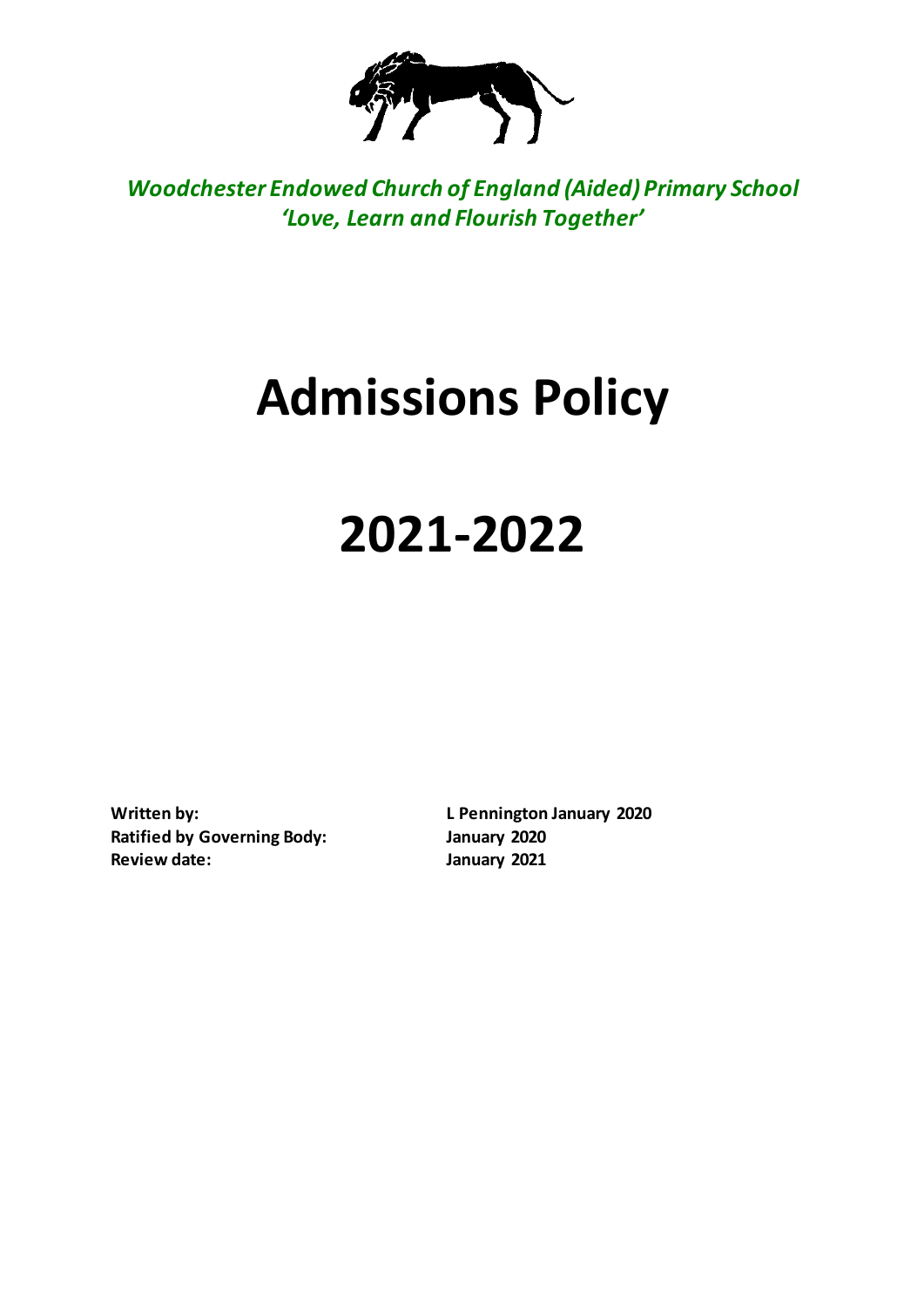# Woodchester Endowed Church of England Primary School community seeks to inspire children and adults to *'Love, Learn and Flourish Together'* so that we may become everything God has created us to be.

Our Christian vision is rooted in the desire to nurture the whole community. This Christian vision recognises that we are unique individuals, loved by God. We are committed to providing the highest quality of education for our children to enable them to realise their full potential. We want our pupils to be successful, confident learners and responsible citizens. The biblical roots of our vision is:

# *'Indeed, the body does not consist of one member but of many' (1 Corinthians 12; 14-16)*



| Our six core Christian values |                     |         |                |            |                    |  |  |
|-------------------------------|---------------------|---------|----------------|------------|--------------------|--|--|
| Trust                         | <b>Truthfulness</b> | Respect | Responsibility | Friendship | <b>Forgiveness</b> |  |  |

# **Woodchester Endowed Church of England (Aided) Primary School**

### **ADMISSIONS POLICY 2021/22**

The Governors are the admissions authority for this Voluntary Aided School. The Indicated Admission Number is 20.

This policy and criteria should be read in conjunction with the School admissions guidance booklet 2019-2020, a copy can be found on the link below or by contacting the Admissions and Transfers Team on 01452 425407. If you have not received a letter containing important admissions information by the end of November 2020, you should contact the Admissions and Transfers Team, Shire Hall, Gloucester GL1 2TP and arrange for one to be sent to you.

Further information can be found at: www.gloucestershire.gov.uk/schooladmissions

#### **ADMISSIONS' CRITERIA**

Where applications for admission exceed the number of places available, the following criteria will be applied in the order set out below, to decide on which children to admit. (Please see overleaf for full explanatory definitions.)

- **1. Children in Public Care (Looked After Children).**
- **2. Children who will have a sibling attending Woodchester Endowed School and who will continue to do so when the younger child is admitted.**
- **3. Children of families who live in the ecclesiastical parishes of Woodchester and Selsley, (a map may be inspected at the school), and whose parents have active connections\* with St Mary's Church, Woodchester or All Saints Church, Selsley.**
- **4. Children of families who live in the ecclesiastical parishes of Woodchester and Selsley**.
- **5. Children of families who live outside the ecclesiastical parishes of Woodchester and Selsley, and whose parents have active connections\* with a Church of England church.**

# **'Love, Learn and Flourish Together'**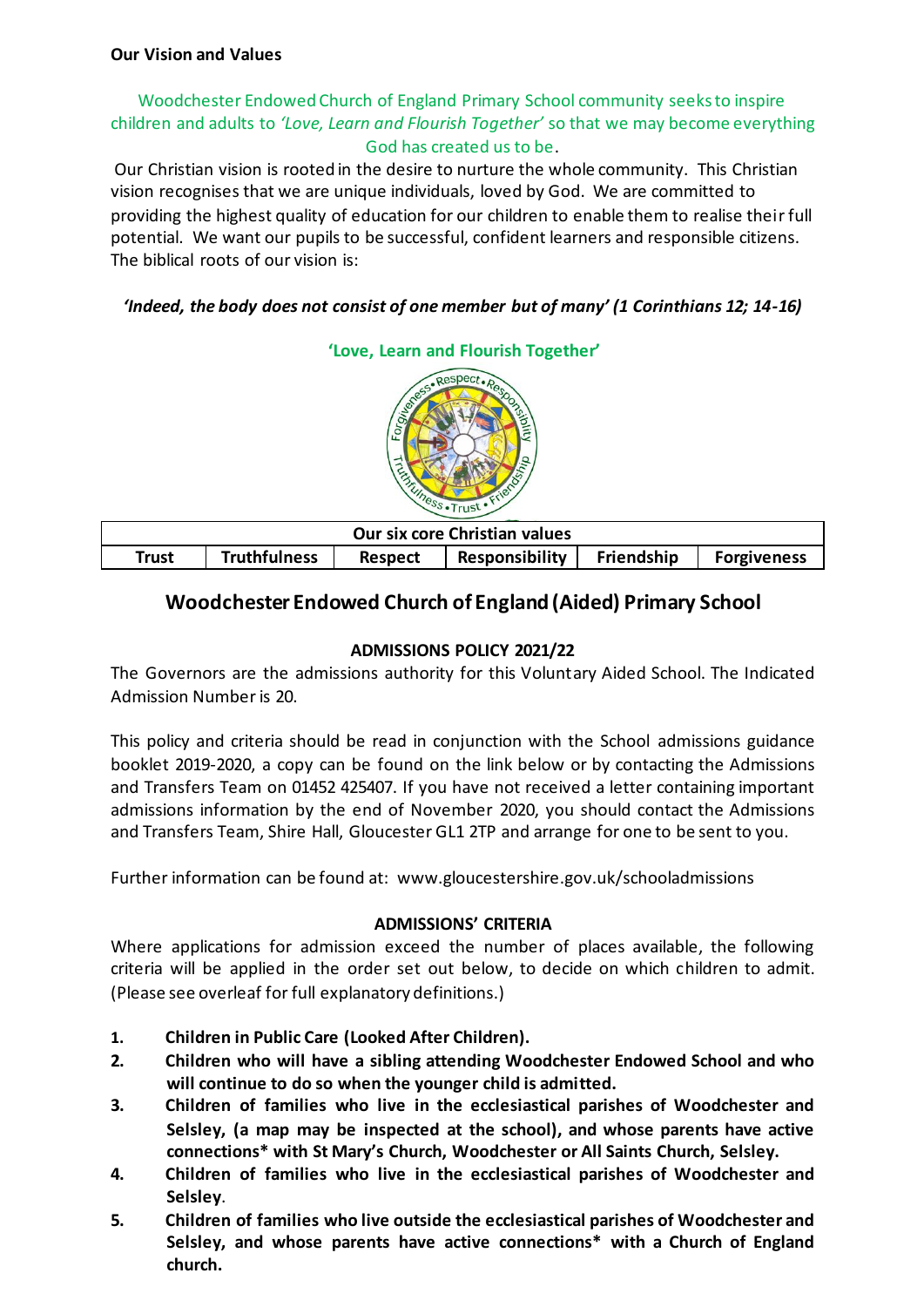- **6. Children of families who live outside the ecclesiastical parishes of Woodchester and Selsley, and whose parents have active connections\* with any other Christian church, being a member of Churches Together in England.**
- **7. Children for whom only Woodchester Endowed School is appropriate due to an exceptional medical condition\*\*.**
- **8. Children with the strongest geographical claim.**

*If places in Reception are oversubscribed, criterion 8 (strongest geographical claim based on straight line distance) will be used to determine which child will be offered a place.* In the event of a tie between two or more children when applying criterion 8 (strongest *geographical claim based on straight line distance) where there are not enough places available to offer all children a place at the school, a process of random allocation will be followed by the Governing Body (overseen by an independent person)*

# **Definitions:**

**Child in Public Care or previously in Public Care:** The 2021 School Admissions Code (the Code) requires children who appear (to the admission authority) to have been in state care outside of England and ceased to be in state care as a result of being adopted to be given equal first priority in admission arrangements, alongside looked after children (LAC) and children who were previously looked after by English local authorities (PLAC). This advice refers to these children as internationally adopted previously looked after children – "**IAPLAC"**.

A looked after child (1) or a child who was previously looked after but immediately after being looked after became subject to an adoption (2) child arrangements order (3) or special guardianship order (4)

- 1. A looked after child is a child who is (a) in the care of a local authority, or (b) being provided with accommodation by a local authority in the exercise of their social services functions (see the definition in Section 22(1) of the Children Act 1989) at the time of making an application to a school. In Gloucestershire, such children are referred to as Children in Care.
- 2. This includes children who were adopted under the Adoption Act 1976 (see section 12 adoption orders) and children who were adopted under the Adoption and Children's Act 2002 (see section 46 adoption orders).
- 3. Under the provisions of section 12 of the Children and Families Act 2014, which amend section 8 of the Children Act 1989, residence orders have now been replaced by child arrangements orders.
- 4. See Section 14a of the Children Act 1989 which defines a 'special guardianship order' as an order appointing one or more individuals to be a child's special guardian (or special guardians).
- 5. A child is regarded as having been in state care outside of England if they were in the care of or were accommodated by a public authority, a religious organisation, or any other provider of care whole sole or main purpose is to benefit society.

**Sibling:** a brother or sister, half-brother or sister, adopted brother or sister, step brother or sister, or the child of the parent's/carer's partner, and in every case, the child must be living in the same family unit at the same address.

**\*Active connection:** is defined as attending regular worship at the church. Regular worship is deemed to be attending at least once a month on average during the twelve months prior to consideration of the application. A letter or form clearly stating this connection should be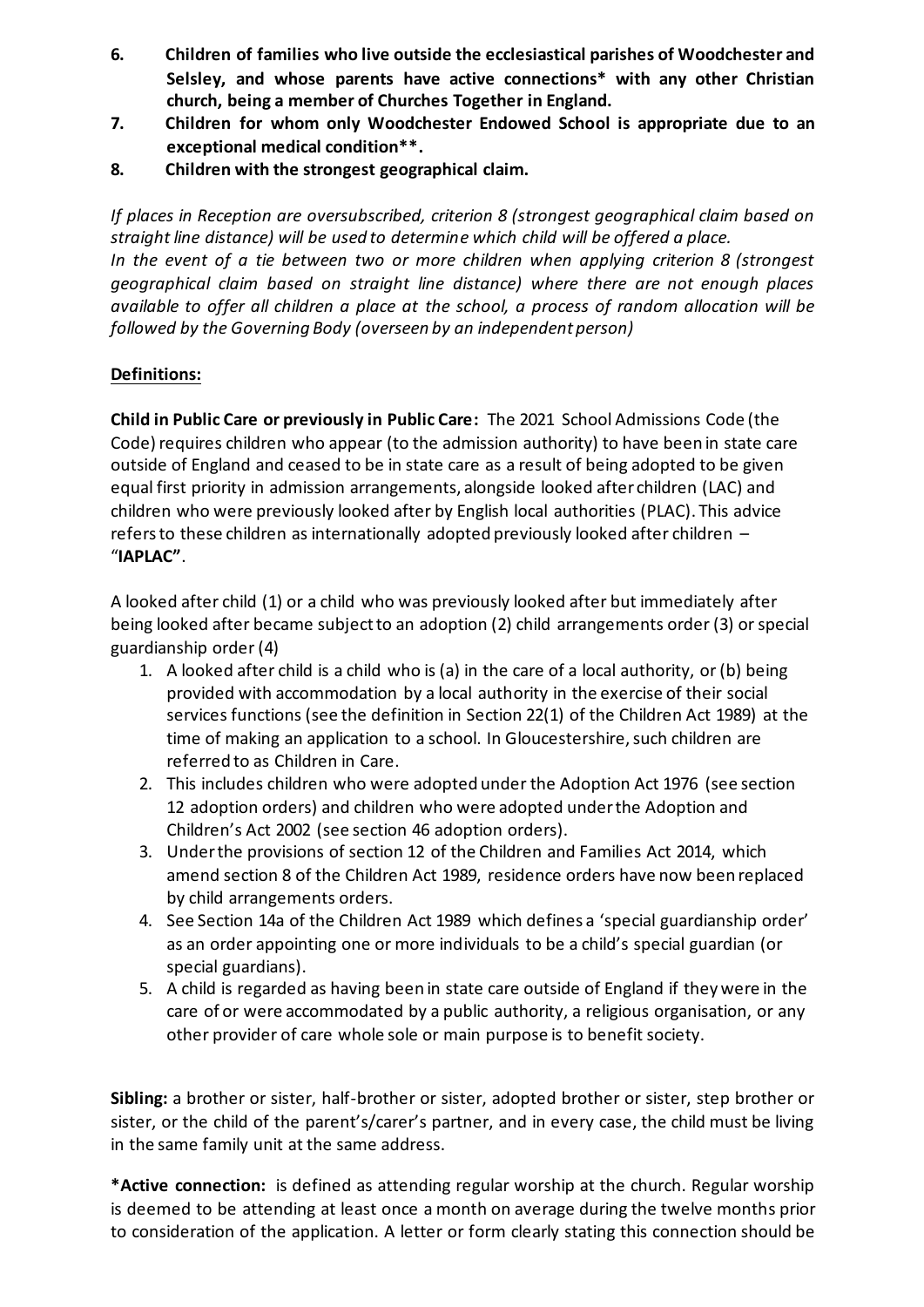provided to the Headteacher by no later than the application closing date of 15th January 2021. (See Supplementary Information Form SIP in Appendix)

**\*\*Exceptional medical condition:** Applications under this criterion will only be considered if they are supported by a written statement from the child's doctor. This must demonstrate that there is a very specific connection between the medical need and the facilities or resources of this school.

**Geographical Claim:** measured in a straight line from the ordnance survey address point of the child's home address (including flats) to the ordnance survey address point of the school, using the Local Authority's computerised measuring system, with those living closer to the school receiving the higher priority.

# **Admission of Summer Born Children for Reception Entry for Woodchester Endowed Primary school**

The Governing Body of Woodchester Endowed Primary School acknowledges the updated advice from the Department of Education that, parents/carers of "summer born" children (born between 1 April and 31 August) may request to start the Reception Class of a school a whole academic year later. The Governing Body will make a decision on behalf of Woodchester Endowed Primary School. We follow the Local Authority process which states that parents can only apply for a Reception place at a school once and must apply for a place during the standard application process timeline for their chronological year group, stating their reasons for requesting deferred entry to the following year. The Governing Body will decide whether the deferred entry can be approved for the school.

#### **Normal Admission Round**

The term 'normal admissions round' refers to all applications for admission to the main year of entry of the school i.e. Reception for Infant and Primary Schools. Applications made during the normal admissions round will be made in advance of the academic year in which the child is due to start at the new school. Children are entitled to a full-time place, however, may attend part-time until later in the school year but not beyond the point at which they reach compulsory school age.

# **Further information:**

**Special Educational Needs:** Children with an Education Health Care Plan that names this school will be offered a place. This is not affected by the oversubscription criteria stated above.

**Appeals:** Parents and guardians have a right of appeal against an admissions allocation. Any parent wishing to appeal should do so in writing addressed to 'The Clerk to the School Governors'. An appeals process will then be put in place in line with the LA Code of Practice. We would appreciate it if appeals could be sent to the school by 10<sup>th</sup> June 2021.

**Waiting Lists:** If the school is oversubscribed, a waiting list will be held for (at least) the second school term (i.e. until December). The waiting list will be prioritised according to the school's admissions' criteria.

# **Fair Access Protocols:**

The school has signed up to the In-Year Fair Access Protocols held by the Local Authority. Should a vulnerable child within these Protocols require a place at the school, they will take precedence over any child on the waiting list.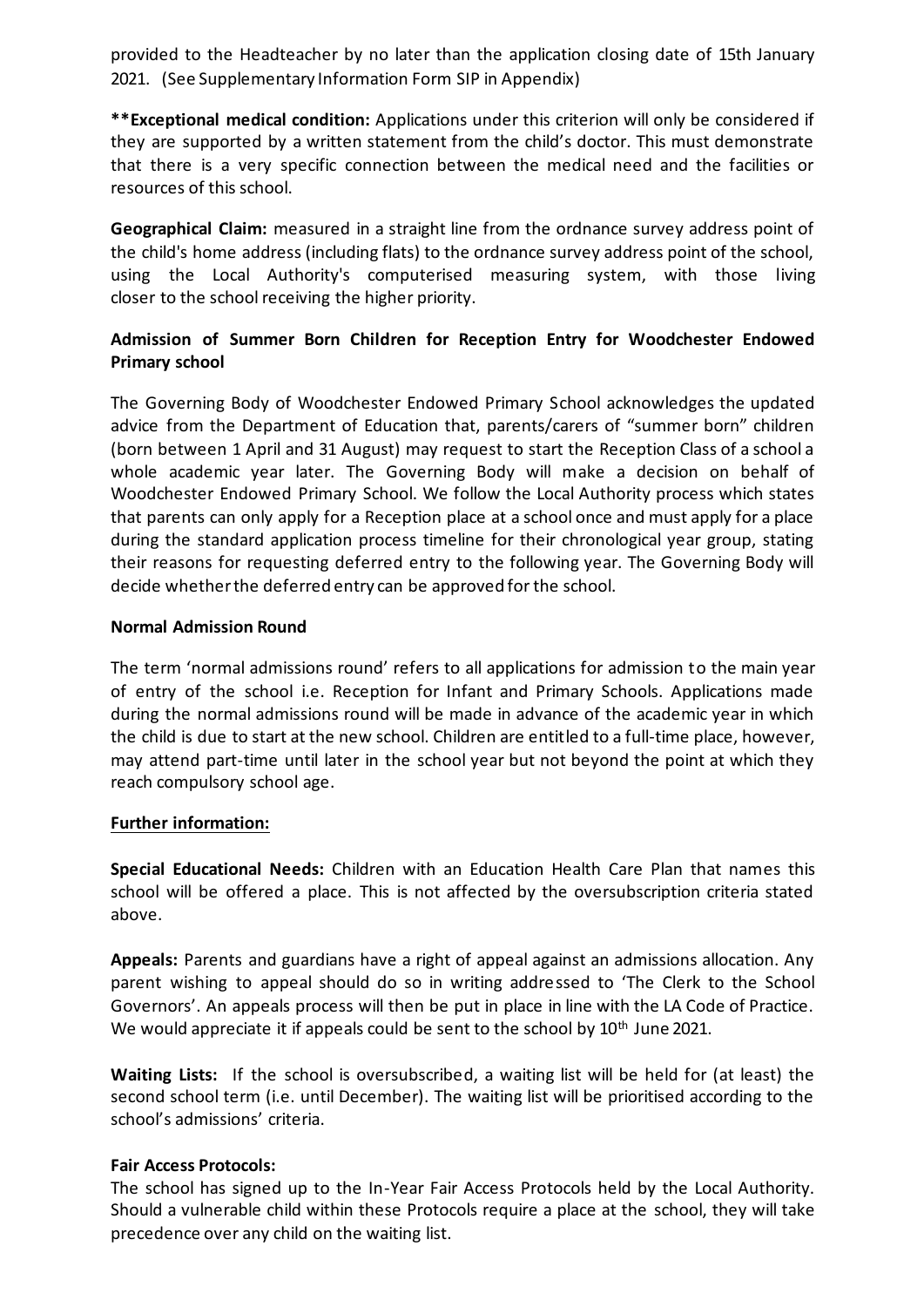#### **In Year Admissions:**

Any applications outside of the normal year of entry (i.e. other than reception year group), the parent should apply directly to the Headteacher in the first instance.

# **Transport**:

Currently there are no transport arrangements in place for children wishing to attend Woodchester Endowed Church of England Primary School.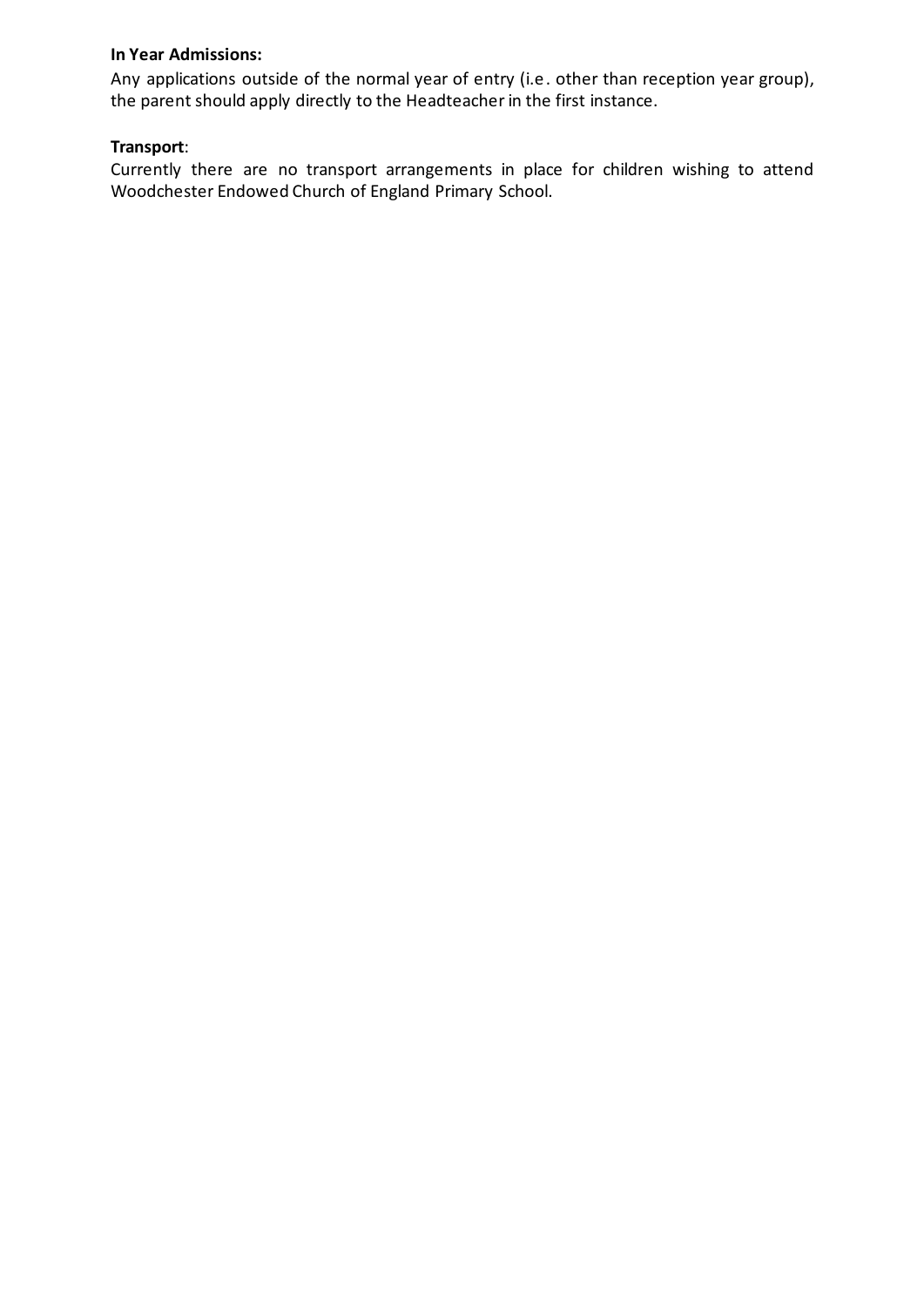# **PART A ADMISSIONS APPLICATION - SUPPLEMENTARY INFORMATION FORM (SIF)**

| <b>Name of Child</b>                                                                                                                                                                                                                                                                                          | Surname:     |                       |  |  |
|---------------------------------------------------------------------------------------------------------------------------------------------------------------------------------------------------------------------------------------------------------------------------------------------------------------|--------------|-----------------------|--|--|
|                                                                                                                                                                                                                                                                                                               | Forename(s): |                       |  |  |
| Date of Birth:                                                                                                                                                                                                                                                                                                |              | Gender: Male / Female |  |  |
| Name of Parents/Guardians or Carers:                                                                                                                                                                                                                                                                          |              |                       |  |  |
| <b>Permanent Home Address:</b><br>Note: This is the Child's permanent residence and<br>not an accommodation address. Parents are<br>requested to provide a recent (within the last 3<br>months) original utilities bill or equivalent, which<br>will be returned to them.                                     |              |                       |  |  |
| <b>Contact Telephone Number:</b>                                                                                                                                                                                                                                                                              |              |                       |  |  |
| e-mail Address:                                                                                                                                                                                                                                                                                               |              |                       |  |  |
| Current Pre-School, Nursery or School:                                                                                                                                                                                                                                                                        |              |                       |  |  |
| Under which category are you applying for<br>admission?                                                                                                                                                                                                                                                       |              |                       |  |  |
| If you are applying under church attendance criteria * please complete Part B of this form and ask<br>your parish priest or minister to sign it. Please return both parts to the school. Please supply the<br>name, address and telephone number of the parish priest or minister who will complete the form. |              |                       |  |  |
| Name of priest/minister:                                                                                                                                                                                                                                                                                      |              |                       |  |  |
| Address:                                                                                                                                                                                                                                                                                                      |              |                       |  |  |
| Telephone No:                                                                                                                                                                                                                                                                                                 |              |                       |  |  |

### **IMPORTANT NOTE**

I have read the School Prospectus and should my child be accepted as a pupil, I agree to abide by the aims and methods of working in the school as stated therein. I confirm that to the best of my knowledge, the details above are correct. I attach an **original** utilities bill or equivalent, dated in the last 3 months.

| Signature of Parent/Guardian/Carer: | Date:           |
|-------------------------------------|-----------------|
| <b>OFFICE USE ONLY:</b>             | Date Received : |